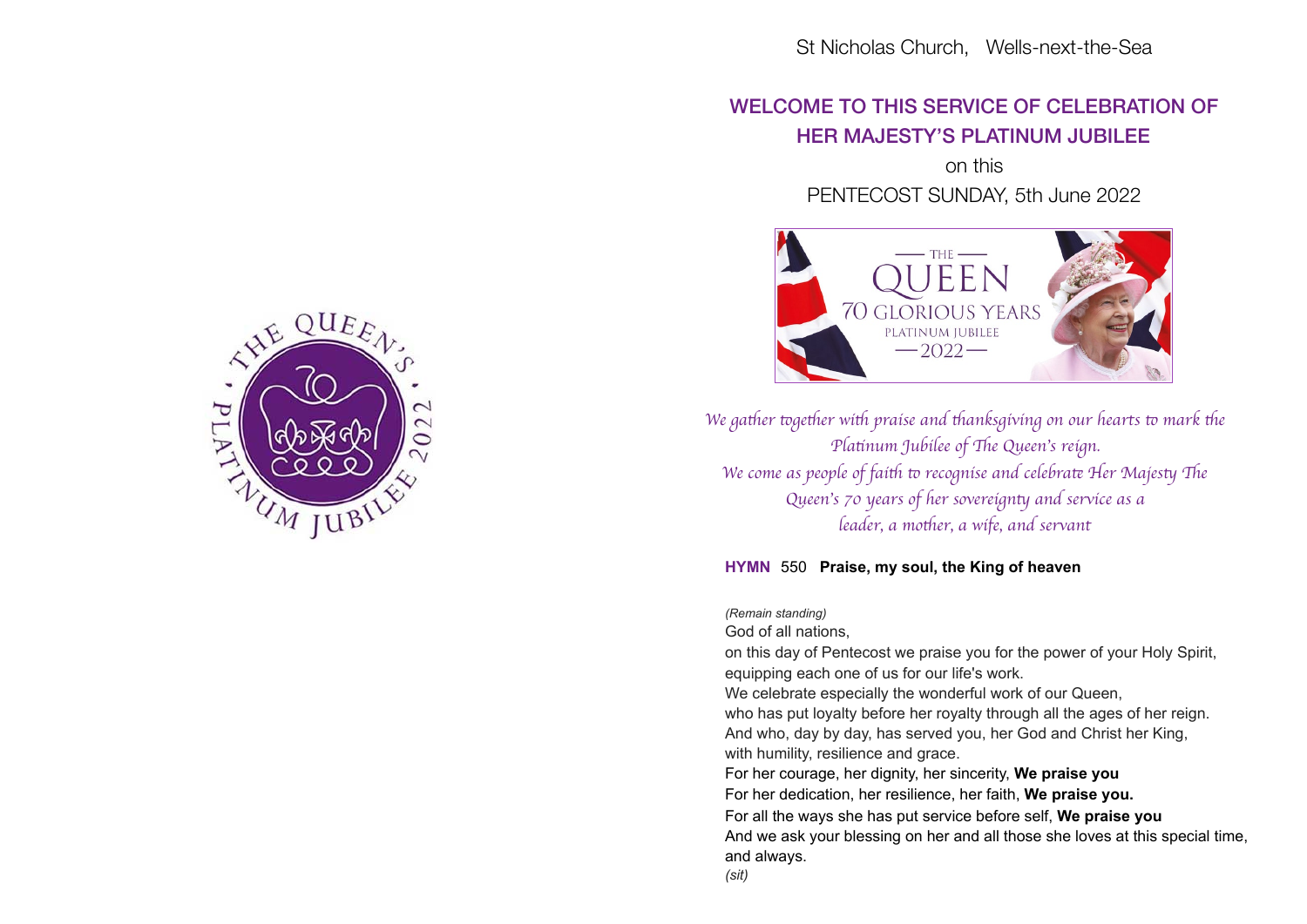#### **THANKSGIVING**

God of grace and glory, we give you thanks for the gift of your servant Elizabeth our Queen,

for the example of service and steadfastness which she has shown among us.

Give us courage and energy, that our whole life, might be dedicated to the common good in the world you have made.

In the power of the Holy Spirit of Pentecost we pray,

### **Amen**

We give thanks for the work of your Spirit in Her Majesty's deep sense of vocation and the example of a life symbolised by service and sustained by faith. God over all, **we give you thanks.** 

We give thanks for her witness to your reign of justice and mercy through our risen and ascended Lord Jesus Christ.

God over all, **we give you thanks.** 

We give thanks for governance that cares for both citizens and global neighbours. God over all, **we give you thanks.** 

We give thanks for the steadfast witness of the Christian Church and of communities of faith here and around the world.

# God over all, **we give you thanks.**

We give thanks that we can gather in our diversity and celebrate today.

God over all, **we give you thanks**

# **FORGIVENESS**

# **We ask forgiveness** *(sit or kneel)*

As we prepare to confess our sins, may we be enlightened by the words of Queen Elizabeth, from her 1984 Christmas message.

"Forgiveness lies at the heart of the Christian faith. Above all, we must retain the child's readiness to forgive, with which we are all born and which it is all too easy to lose as we grow older. Forgiveness can heal broken families; it can restore friendships and it can reconcile divided communities. It is in forgiveness that we feel the power of God's love.''

Merciful God, we approach you asking for forgiveness, for healing and reconciliation and to feel the power of your Love.

> We have not simply done justice and loved kindness - We have stretched our grasp with greed. We have ravaged your creation with entitlement. **Forgive us**.

I declare before you all that my whole life whether it be long or short shall be devoted to your service... But I shall not have strength to carry out this resolution alone unless you join in it with me, as I now invite you to do: I know that your support will be unfailingly given. God help me to make good my vow, and God bless all of you who are willing to share in it.

## Princess Elizabeth, 21 April 1947

When I spoke to you last... I asked you all, whatever your religion, to pray for me on the day of my Coronation - to pray that God would give me wisdom and strength to carry out the promises that I should then be making... I have been uplifted and sustained by the knowledge that your thoughts and prayers were with me.

Her Majesty the Queen, Coronation Day, 2 June 1953

'I know just how much I rely on my faith to guide me through the good times and the bad. Each day is a new beginning. I know that the only way to live my life is to try to do what is right, to take the long view, to give of my best in all that the day brings, and to put my trust in God...I draw strength from the message of hope in the Christian gospel.' Queen Elizabeth, 2002 (p.6 in The Servant Queen, by Mark Greene & Catherine Butcher)

The Queen, in her 1975 Christmas message said, 'His [Jesus's] simple message of love has been turning the world upside down ever since. He showed that what people are and what they do, does matter and does make all the difference.... It does matter therefore what each individual does each day. Kindness, sympathy, resolution and courteous behaviour are infectious. Acts of courage and self-sacrifice ...are an inspiration to others. And the combined effect can be enormous.... We may feel powerless alone but the joining efforts of individuals can defeat the evils of our time. Together they can create a stable, free and considerate society.'

*This service includes material produced by the United Reformed Church by their kind permission*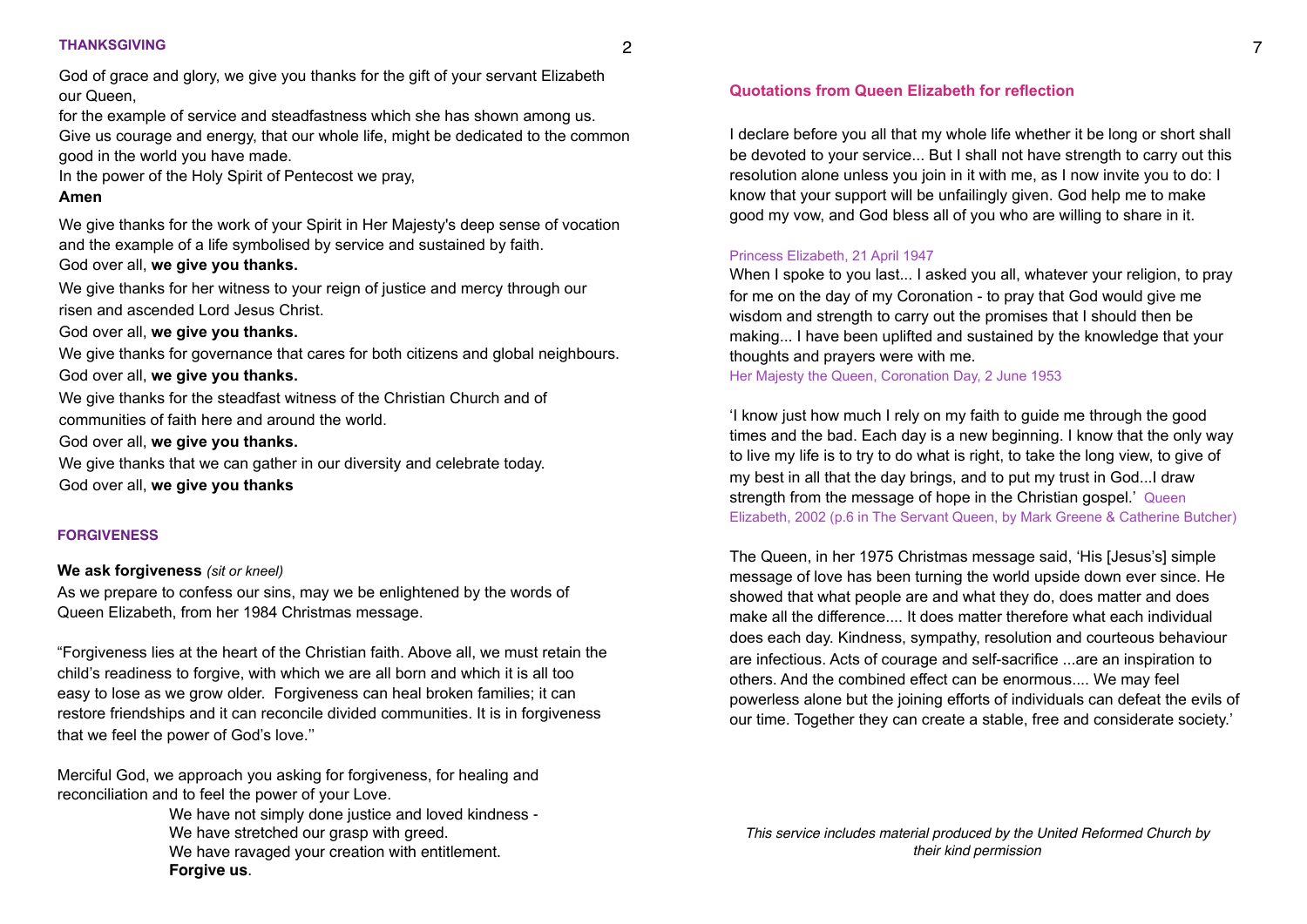#### **PRAYER FOR THE QUEEN**

Loving Father, as we pray for Elizabeth our Queen, strengthen and uphold her in times of joy and sustain her in times of sorrow. Bless our nation, and its contribution to the life of this United Kingdom. In the Spirit of Christ, continue your loving purposes in her and unite us also in love and service to one another. Through Jesus Christ our Lord. **Amen** 

#### **COMMISSIONING**

In 1939, words taken from a poem by Minnie Louise Haskins were shared by Princess Elizabeth, then 13 years old, with her father, King George VI.

"I said to the man who stood at the Gate of the Year, 'Give me a light that I may tread safely into the unknown.' And he replied, 'Go out into the darkness, and put your hand into the hand of God. That shall be to you better than light, and safer than a known way.'"

#### **SENDING FORTH**

**Let us put our hands into the hand of God and go out with joy Awakened to the treasure within and around us, to bring transformation, challenge and hope to the world. And may the abundant blessings of God, Source, Saviour and Spirit Be ours today and always. Amen.** 

**HYMN 238 Great is thy faithfulness** 

#### **NATIONAL ANTHEM**

As we are forgiven, give us the readiness of a child To forgive others, Those who have caused division and pain Those who spread intolerance and prejudice Those who destroy that which we try to build up. Open our hearts to abandon prejudice and suspicion. Use us to restore harmony That all may do justice, love kindness and walk humbly walk with you And feel the power of your love. **Heavenly Father we pray in the power of the Spirit and in union with Christ our Lord** 

# **NEW TESTAMENT READING** *(all sit)* ACTS 2.1-21



**HYMN** 144 **Father Lord of all creation** 

**GOSPEL READING** *(all stand)*  Hear the Gospel of our Lord Jesus Christ according to John, reading from chapter 14. All: **Glory to you, O Lord**  *At the end, the reader says:* This is the Gospel of the Lord All: **Praise to you, O Christ** 

#### **TALK**

**PRAYERS** for the church, our nation and the world

#### **SHARING OF THE PEACE**

**HYMN** 81 **Brother, sister, let me serve you**